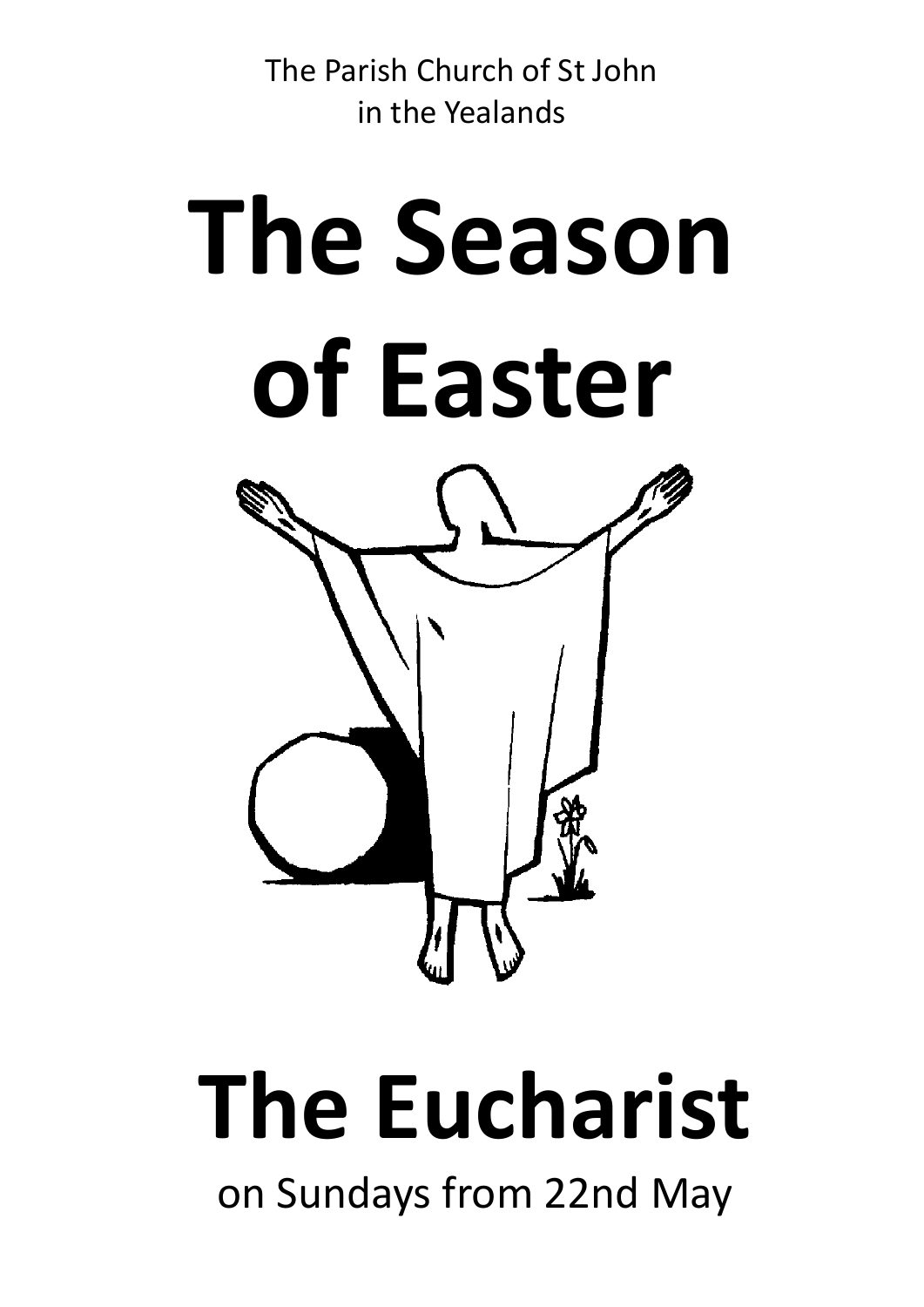# *Welcome to our worship today*

We gather as God's people to celebrate together the Eucharist. We continue to be mindful of the Covid situation with following guidance provided with a loving concern for each other's safety and well-being.

- Face coverings are optional;
- The Peace is shared visually, not physically;
- Communion is offered in both kinds (bread and wine). Those who wish to receive communion in one kind (bread only) are assured that the Eucharist contains the full presence of Christ in both the bread and the wine; receiving communion in one kind is complete reception.
- Follow the directions of the Welcomers when coming forward for Communion;

Thank you.

Thank you for your financial support of God's Church here at St John's. If you wish to make a donation at this service, the collection is received during the offertory hymn. If you give online small cards are available to place in the collection basket to represent your giving.

If you wish to give online today please use the SumUp contactless card reader at the back of the church.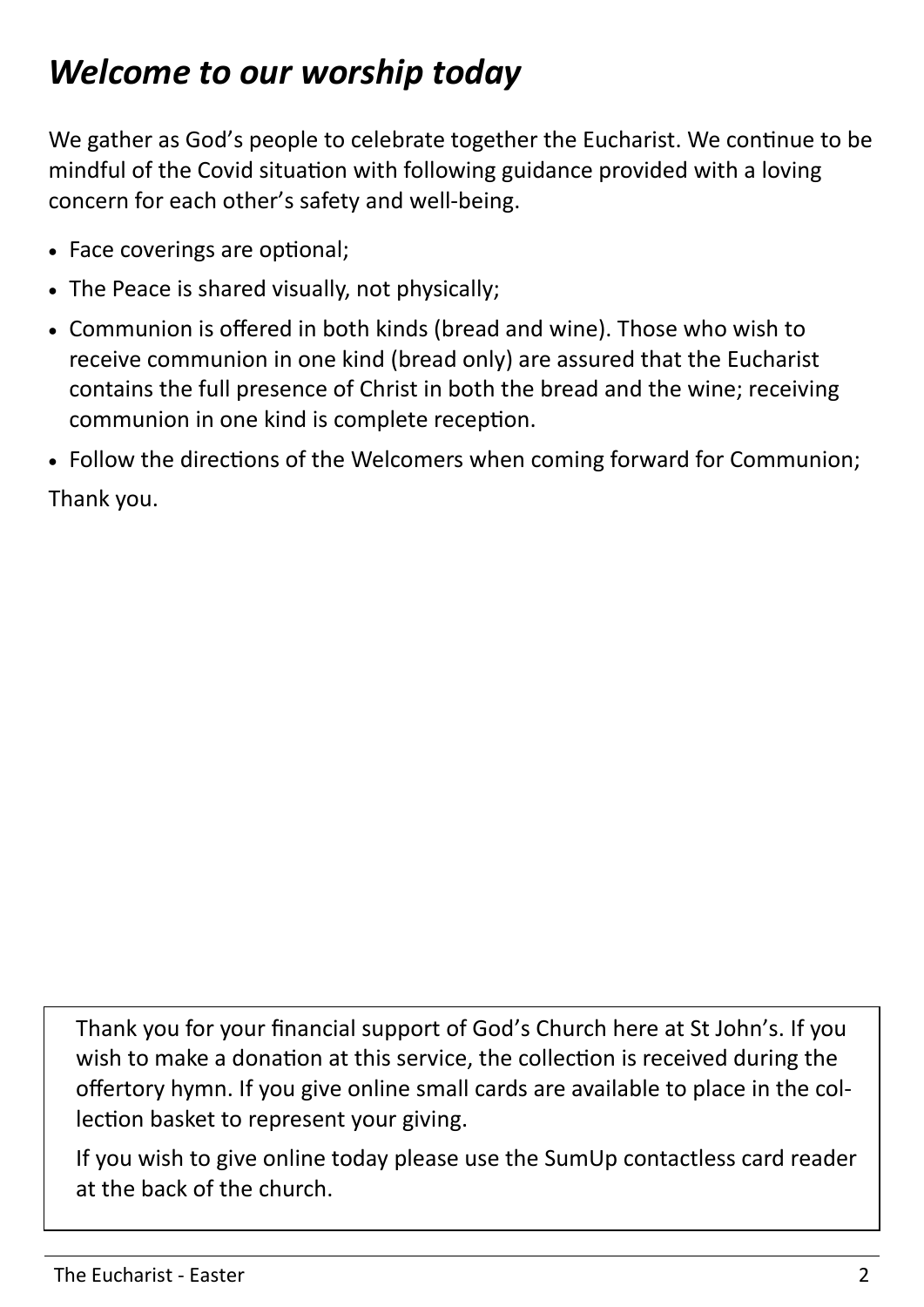## *The Gathering*

*The people are greeted informally.*

*A hymn is sung.*

**The Greeting**

## *The presiding minister says*

We meet in the name of the living God, who is Father, Son and Holy Spirit.

*All* **Amen.**

The Lord be with you

## *All* **and also with you.**

## *This acclamation follows*

Alleluia. Christ is risen.

*All* **He is risen indeed. Alleluia.** 

*Further words of introduction may be said.*

## **Prayers of Penitence**

*A minister introduces the confession with these or other suitable words*

*(until the Eve of the Ascension)* Christ our Passover Lamb has been sacrificed for us. Let us therefore rejoice by putting away all malice and evil and confessing our sins with a sincere and true heart. *1 Corinthians 5.7,8*

*(or)*

*(from the day after Ascension Day until the Day of Pentecost)* What God has prepared for those who love him, he has revealed to us through the Spirit; for the Spirit searches everything. Therefore, let us in penitence open our hearts to the Lord, who has prepared good things for those who love him. *1 Corinthians 2.9,10*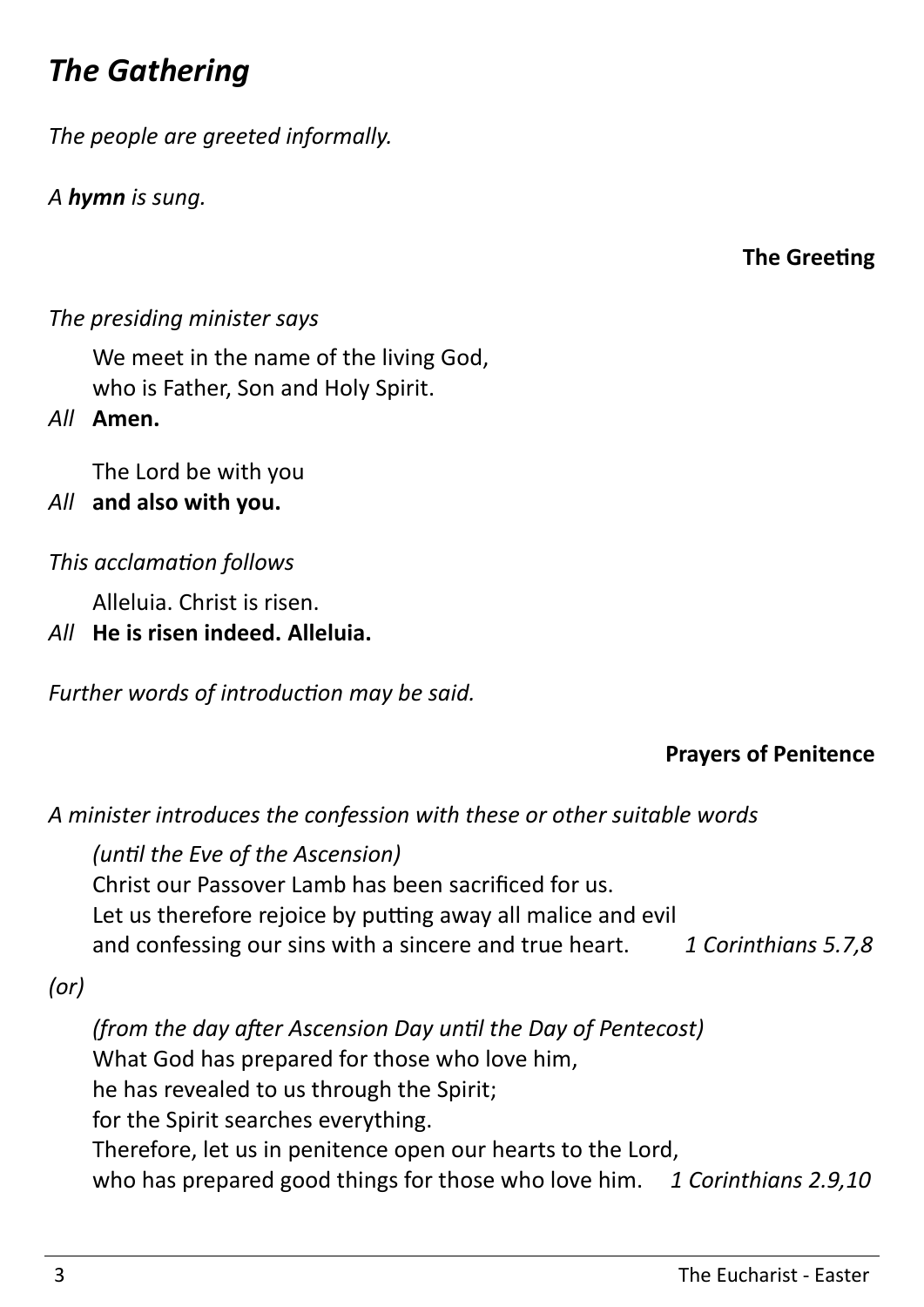*With suitable penitential sentences before each bidding*

Lord, have mercy.

*All* **Lord, have mercy.**

Christ, have mercy.

*All* **Christ, have mercy.**

Lord, have mercy.

*All* **Lord, have mercy.**

*The presiding minister pronounces the absolution and all respond*

*All* **Amen.**

**The Gloria**

## *The following is sung.*

*All* **Glory to God in the highest, and peace to his people on earth. Lord God, heavenly King, almighty God and Father, we worship you, we give you thanks, we praise you for your glory. Lord Jesus Christ, only Son of the Father, Lord God, Lamb of God, you take away the sin of the world: have mercy on us; you are seated at the right hand of the Father: receive our prayer. For you alone are the Holy One, you alone are the Lord, you alone are the Most High, Jesus Christ, with the Holy Spirit, in the glory of God the Father. Amen.**

## *(or)*

**Glory in the highest, to the God of heaven! Peace to all your people on the earth be given! Mighty God and Father, thanks and praise we bring, singing Alleluia to our heavenly King.**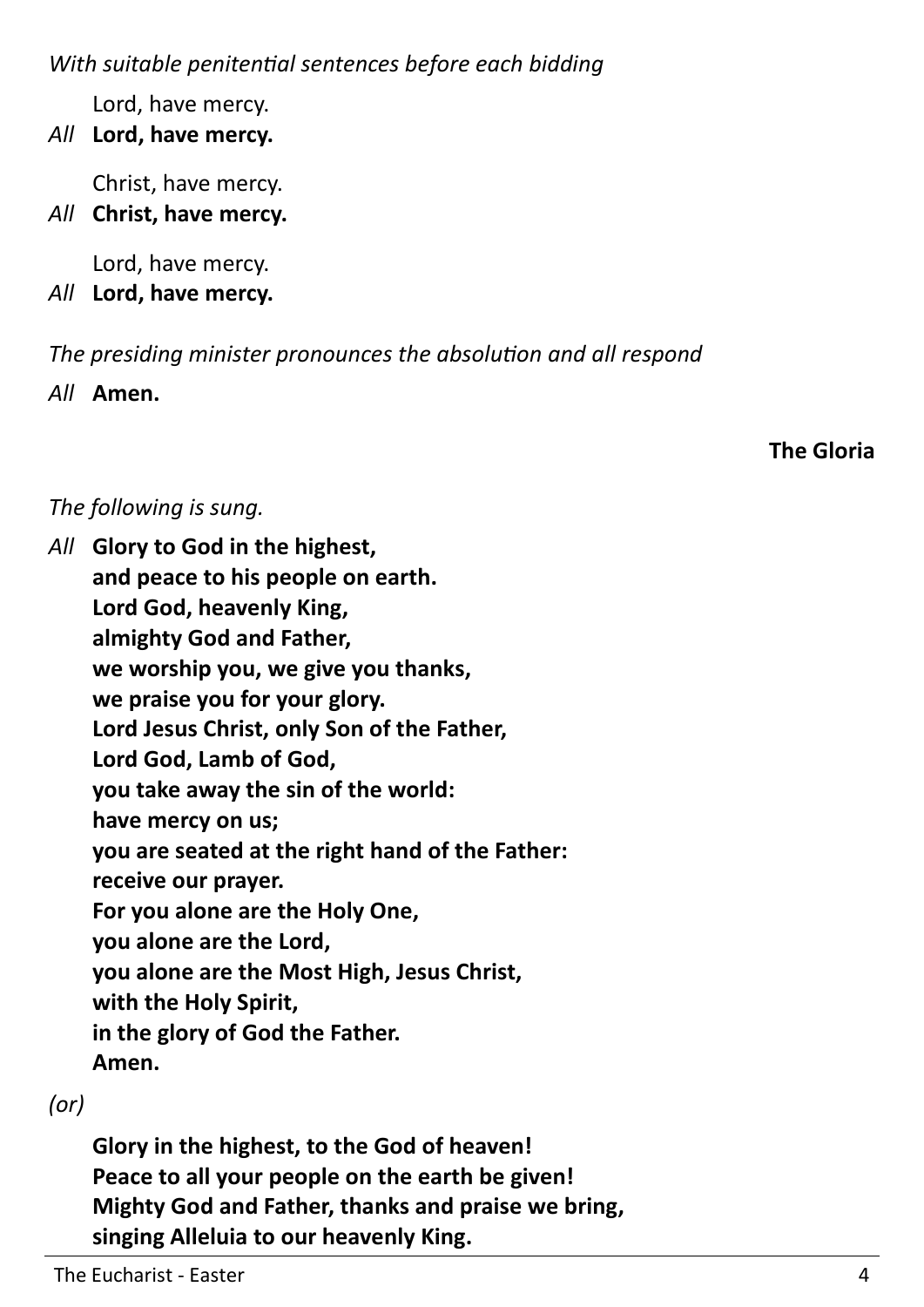**Jesus Christ is risen, God the Father's Son! With the Holy Spirit, you are Lord alone! Lamb once killed for sinners, all our guilt to bear, show us now your mercy, Lord receive our prayer.** 

**Christ the world's true Saviour, high and holy one, seated now and reigning from your Father's throne, Lord and God, we praise you! Highest heaven adores, in the Father's glory all the praise be yours.** 

**The Collect**

*The Collect is said and all respond All* **Amen.**

# *The Liturgy of the Word*

**Readings**

## *At the end the reader says*

This is the word of the Lord.

*All* **Thanks be to God.**

*A hymn is sung.* 

**Gospel Reading**

*An acclamation heralds the Gospel reading using the following words*

*(until the Eve of the Ascension)*

Alleluia, alleluia.

I am the first and the last, says the Lord, and the living one;

I was dead, and behold I am alive for evermore.

## *All* **Alleluia.**

*(or)*

*(from the day after Ascension Day until the Day of Pentecost)* Alleluia, alleluia.

Come, Holy Spirit, fill the hearts of your faithful people and kindle in them the fire of your love.

## *All* **Alleluia.**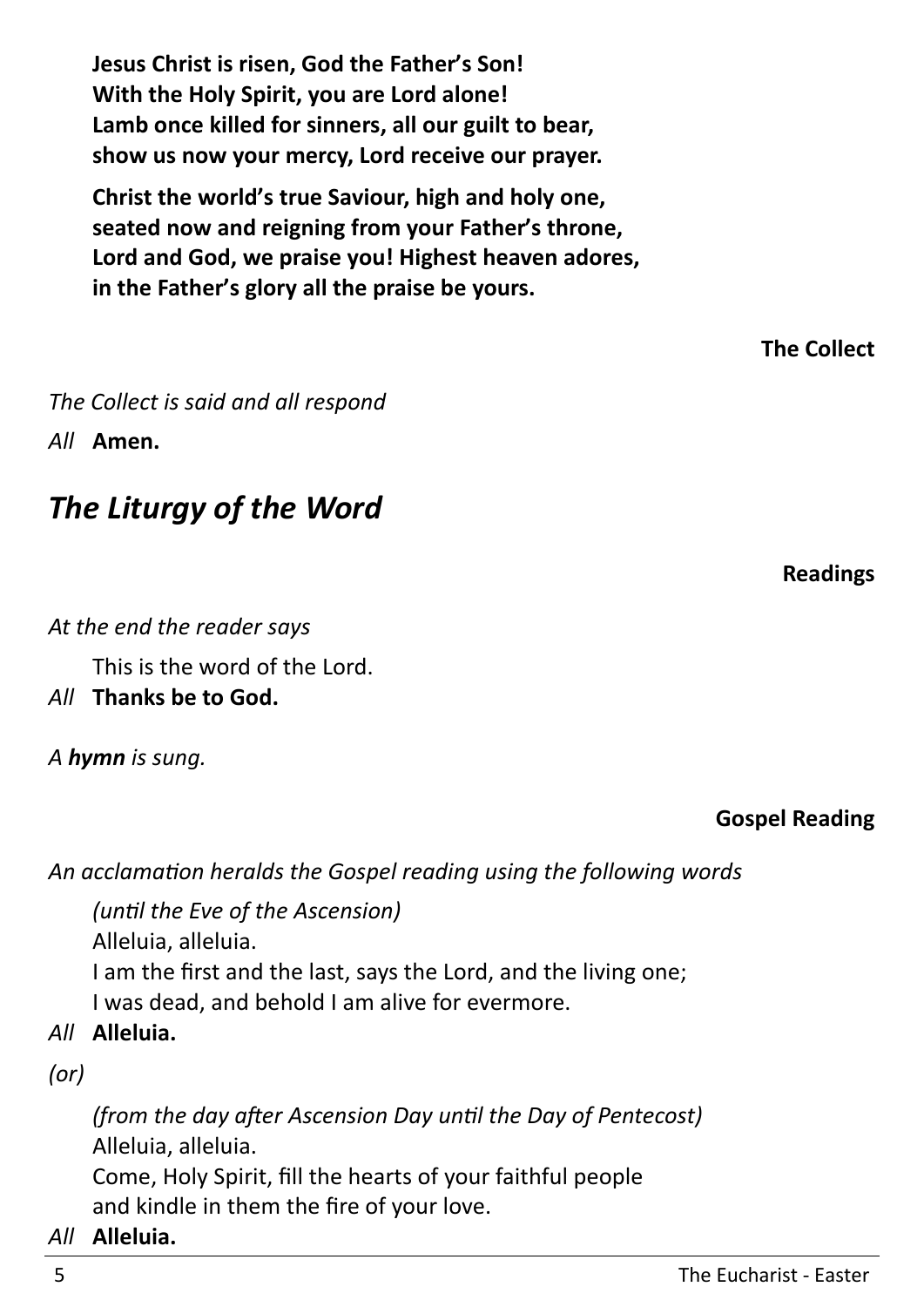*When the Gospel is announced the reader says*

The Lord be with you.

*All* **And also with you.**

Hear the Gospel of our Lord Jesus Christ according to *N*.

*All* **Glory to you, O Lord.**

## *At the end*

This is the Gospel of the Lord.

*All* **Praise to you, O Christ.**

*After the sermon we keep a short time of quiet.* 

*All* **We believe in one God, the Father, the Almighty, maker of heaven and earth, of all that is, seen and unseen. We believe in one Lord, Jesus Christ, the only Son of God, eternally begotten of the Father, God from God, Light from Light, true God from true God, begotten, not made, of one Being with the Father; through him all things were made. For us and for our salvation he came down from heaven, was incarnate from the Holy Spirit and the Virgin Mary and was made man. For our sake he was crucified under Pontius Pilate; he suffered death and was buried. On the third day he rose again in accordance with the Scriptures; he ascended into heaven and is seated at the right hand of the Father.**

**Sermon**

**The Creed**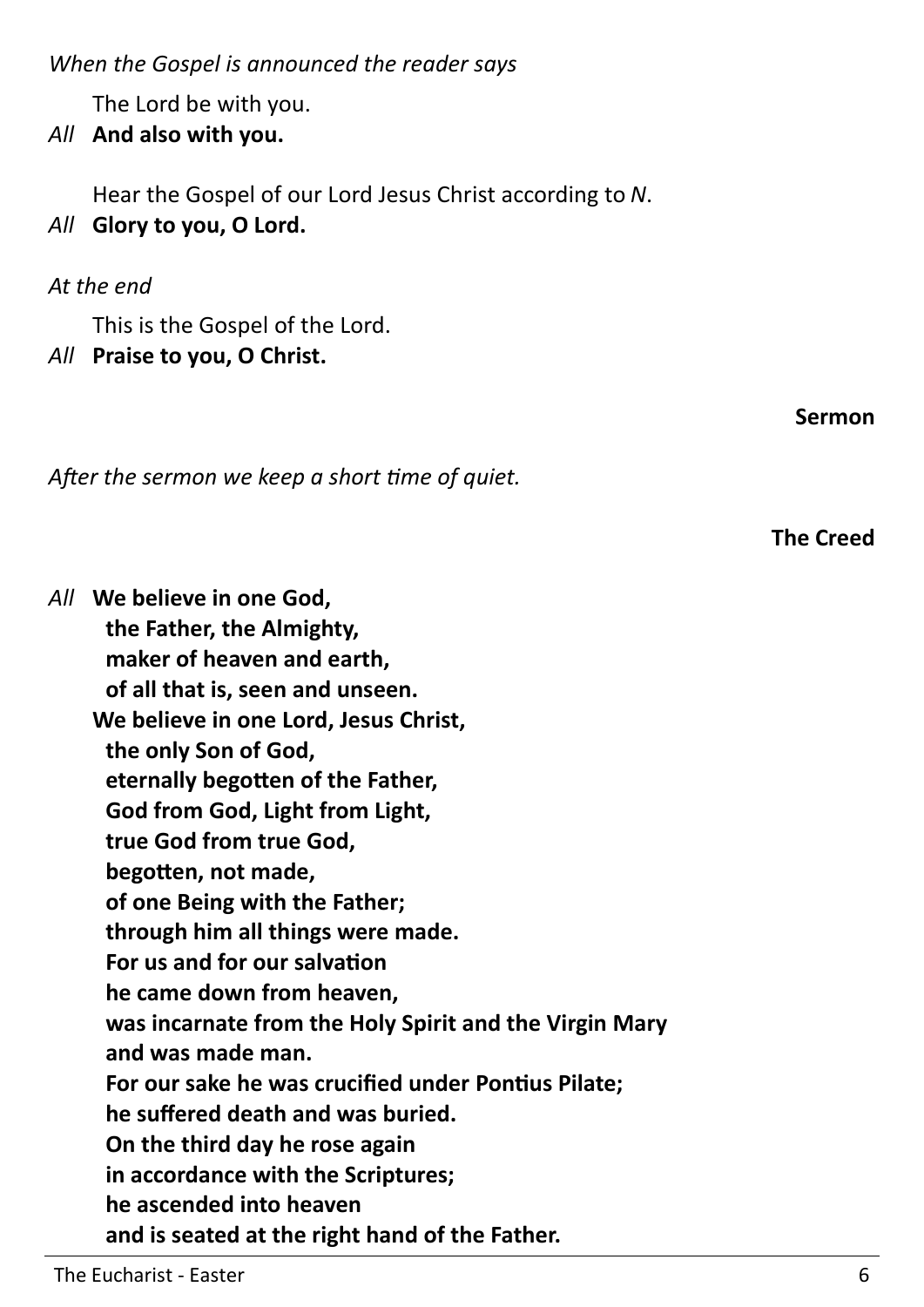**He will come again in glory to judge the living and the dead, and his kingdom will have no end. We believe in the Holy Spirit, the Lord, the giver of life, who proceeds from the Father and the Son, who with the Father and the Son is worshipped and glorified, who has spoken through the prophets. We believe in one holy catholic and apostolic Church. We acknowledge one baptism for the forgiveness of sins. We look for the resurrection of the dead, and the life of the world to come. Amen.**

## **Prayers of Intercession**

*The presiding minister introduces the prayers with these or other suitable words*

*(until the Eve of the Ascension)* On this day that the Lord has made, let us give God the glory and pray for the people he has redeemed.

*(or)*

*(from the day after Ascension Day until the Day of Pentecost)* Through Christ, who ever lives to make intercession for us, let us pray to the Lord.

*The prayers may include the response*

Lord, in your mercy,

*All* **hear our prayer.**

*and end with*

Merciful Father,

*All* **accept these prayers for the sake of your Son our Saviour Jesus Christ. Amen.**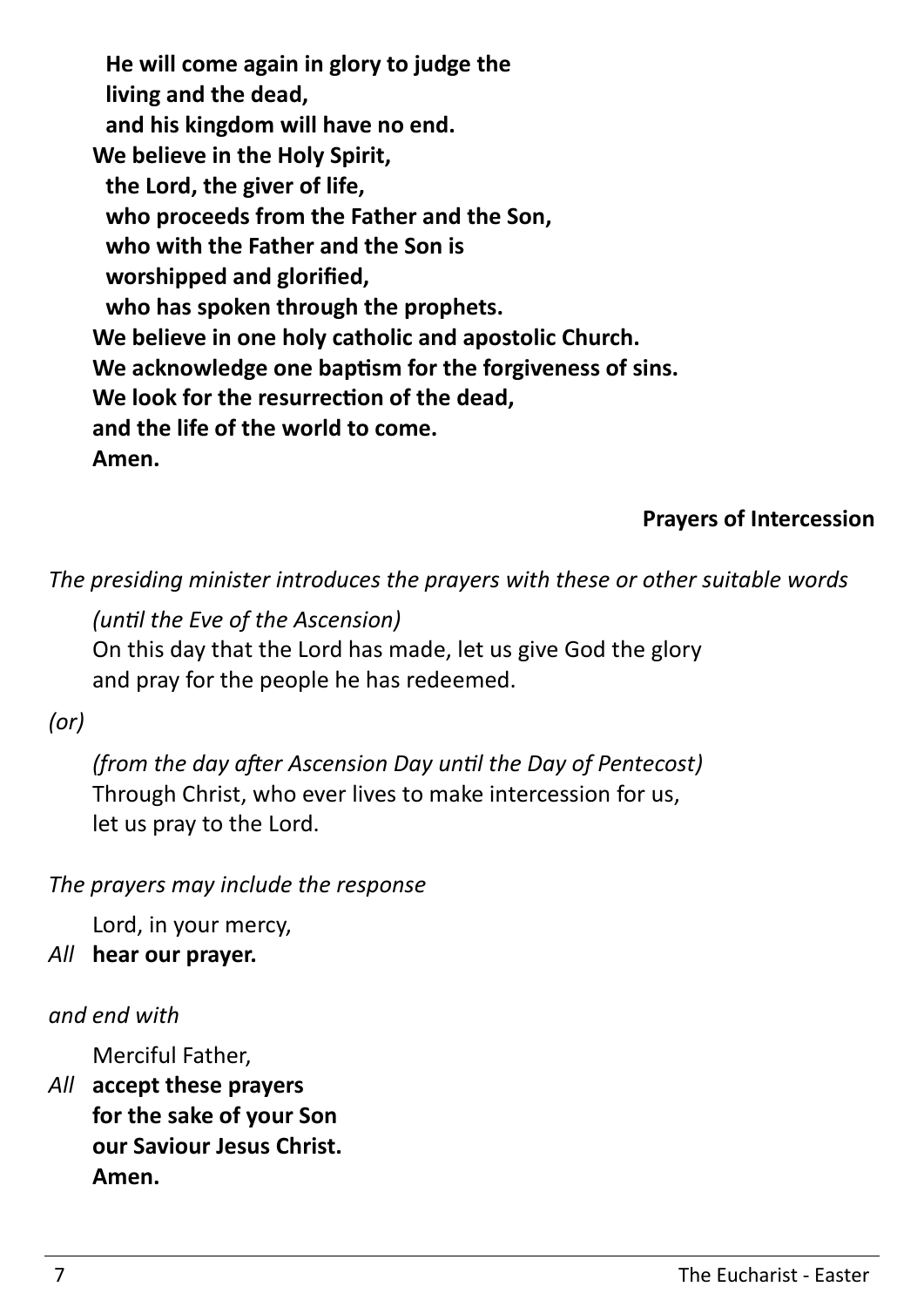## *The Liturgy of the Sacrament*

**The Peace**

*The presiding minister introduces the Peace with these words* 

*(until the Eve of the Ascension)*

The risen Christ came and stood among his disciples and said, 'Peace be with you'. Then were they glad when the saw the Lord. Alleluia. *John 20.19, 20* 

*(or)*

*(from the day after Ascension Day until the Day of Pentecost)* God has made us one in Christ. God has set his seal upon us and, as a pledge of what is to come, has given the Spirt to dwell in our hearts. Alleluia. *cf 2 Corinthians 1.22*

The peace of the risen Lord be always with you

*All* **and also with you.**

## **Preparation of the Table**

## *A hymn is sung.*

*The gifts of the people may be gathered and presented. The table is prepared and bread and wine are placed upon it. The presiding minister takes the bread and wine.*

*Prayers at the preparation of the table may be said.* 

## **The Eucharistic Prayer**

## *The presiding minister says*

The Lord be with you

## *All* **and also with you.**

Lift up your hearts.

## *All* **We lift them to the Lord.**

Let us give thanks to the Lord our God.

## *All* **It is right to give thanks and praise.**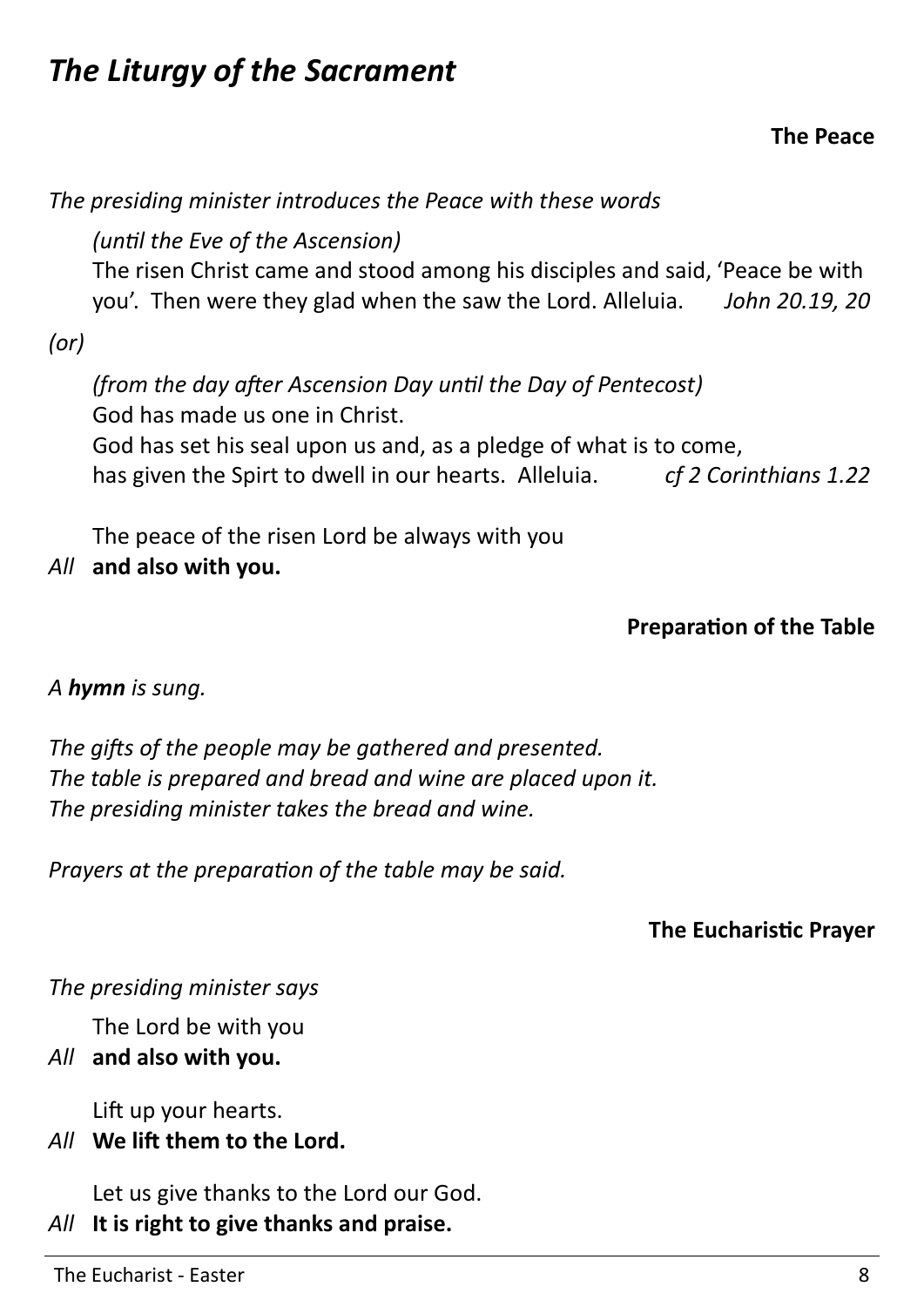*The presiding minister praises God for God's mighty acts and all respond*

*All* **Holy, holy, holy Lord,**

**God of power and might, heaven and earth are full of your glory. Hosanna in the highest. Blessed is he who comes in the name of the Lord. Hosanna in the highest.**

*The presiding minister recalls the Last Supper and this acclamation is used*

Great is the mystery of faith:

*All* **Christ has died: Christ is risen: Christ will come again.** 

*The prayer continues and leads into the doxology, to which all respond boldly*

…for ever and ever.

*All* **Amen.** 

**The Lord's Prayer**

Rejoicing in God's new creation, as our Saviour taught us, so we pray

*All* **Our Father in heaven, hallowed be your name, your kingdom come, your will be done, on earth as in heaven. Give us today our daily bread. Forgive us our sins, as we forgive those who sin against us. Lead us not into temptation, but deliver us from evil. For the kingdom, the power and the glory are yours, now and for ever. Amen.**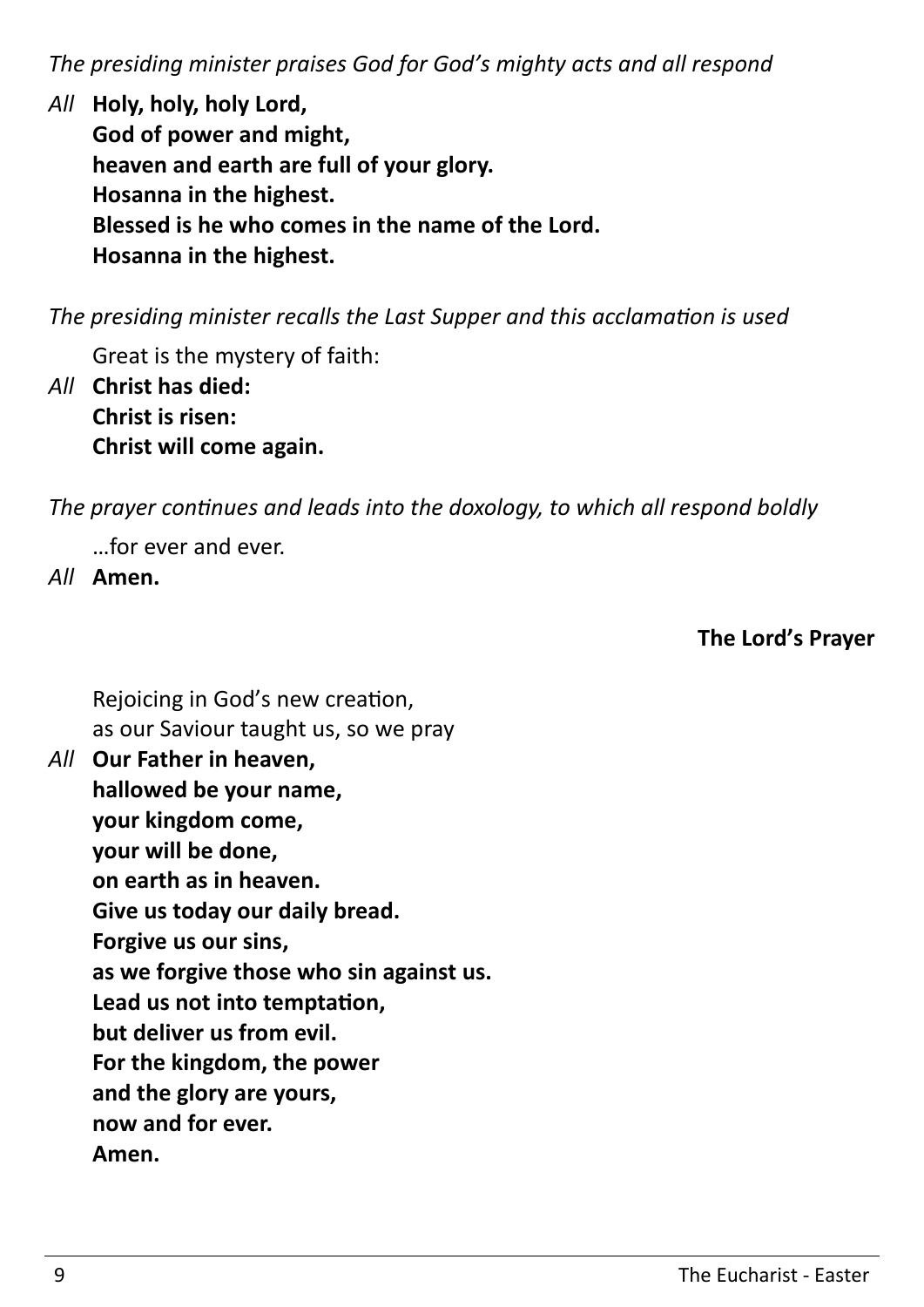*The presiding minister breaks the consecrated bread.*

We break this bread to share in the body of Christ.

*All* **Though we are many, we are one body, because we all share in one bread.**

*The* Agnus Dei *is sung* 

*All* **Jesus, Lamb of God, have mercy on us.**

> **Jesus, bearer of our sin, have mercy on us.**

**Jesus, redeemer of the world, grant us peace.**

## **Giving of Communion**

*The presiding minister says the following invitation to communion*

Alleluia. Christ our Passover is sacrificed for us.

*All* **Therefore let us keep the feast. Alleluia.** 

*All are welcome to come forward to receive Communion or a blessing.* 

*Communion is offered in both kinds (bread and wine). Those who wish to receive communion in one kind (bread only) are assured that the Eucharist contains the full presence of Christ in both the bread and the wine; receiving communion in one kind or the other is complete reception.* 

*During the administration of communion, anyone who does not wish to receive communion is invited to give thanks for the saving death and resurrection of Jesus and ask him to be with them now.* 

Thanks be to you, Lord Jesus Christ, for all the benefits you have given me, for all the pains and insults you have borne for me. Since I cannot now receive you sacramentally,

I ask you to come spiritually into my heart.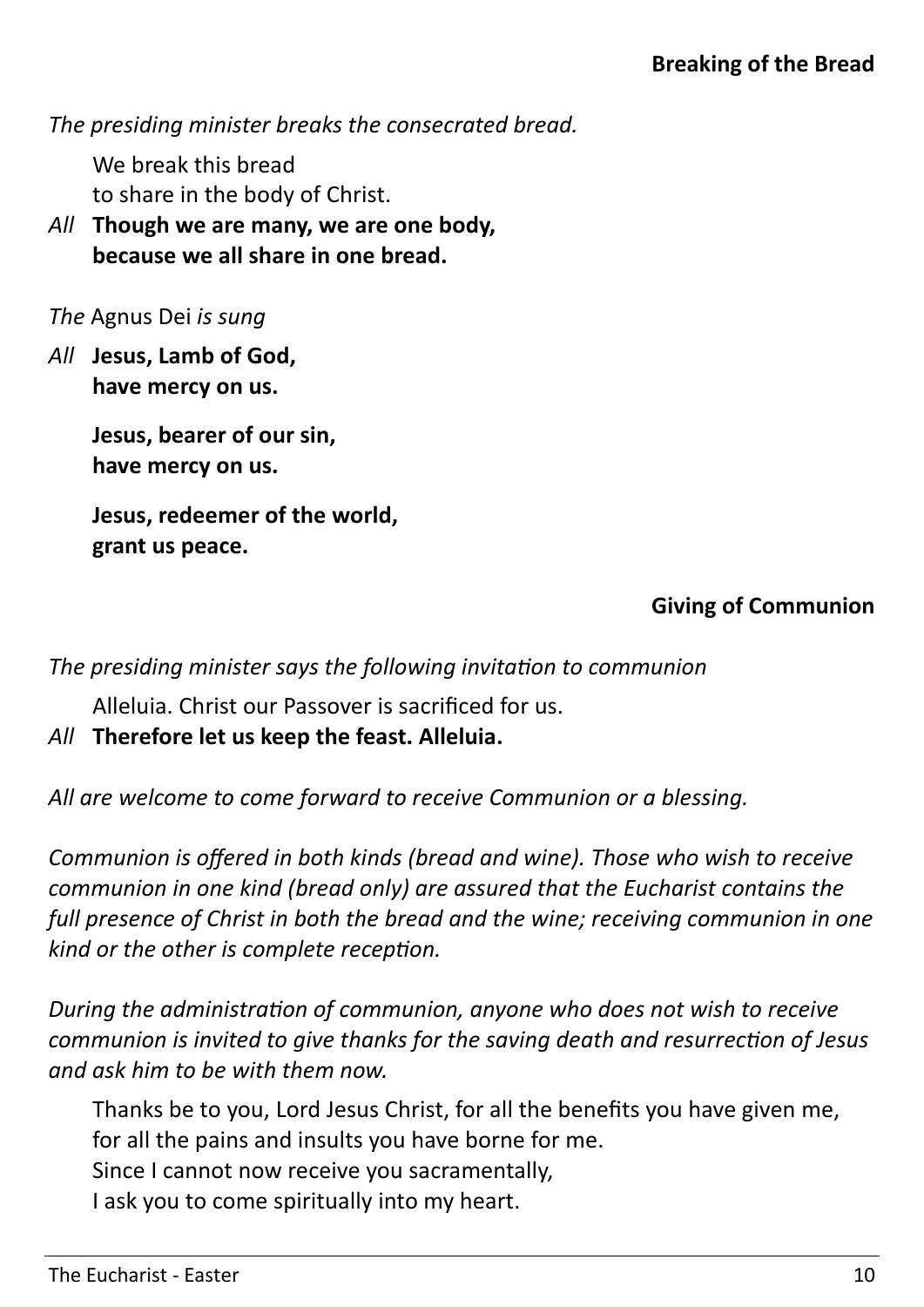O most merciful redeemer, friend and brother, may I know you more clearly, love you more dearly, and follow you more nearly, day by day. Amen. *After the Prayer of St Richard of Chichester*

#### **Prayer after Communion**

*Silence is kept.*

*The Post Communion prayer is said.*

*The following prayer is said*

*All* **Father of all,**

**we give you thanks and praise, that when we were still far off you met us in your Son and brought us home. Dying and living, he declared your love, gave us grace, and opened the gate of glory. May we who share Christ's body live his risen life; we who drink his cup bring life to others; we whom the Spirit lights give light to the world. Keep us firm in the hope you have set before us, so we and all your children shall be free, and the whole earth live to praise your name; through Christ our Lord. Amen.**

*The Diocesan Vision Prayer is said*



*All* **Heavenly Father, we embrace your call for us to make disciples, to be witnesses, to grow leaders and inspire children and young people. Give us eyes to see your vision, ears to hear the prompting of your Spirit and courage to follow in the footsteps of your Son, our Lord and Saviour Jesus Christ. Amen.**